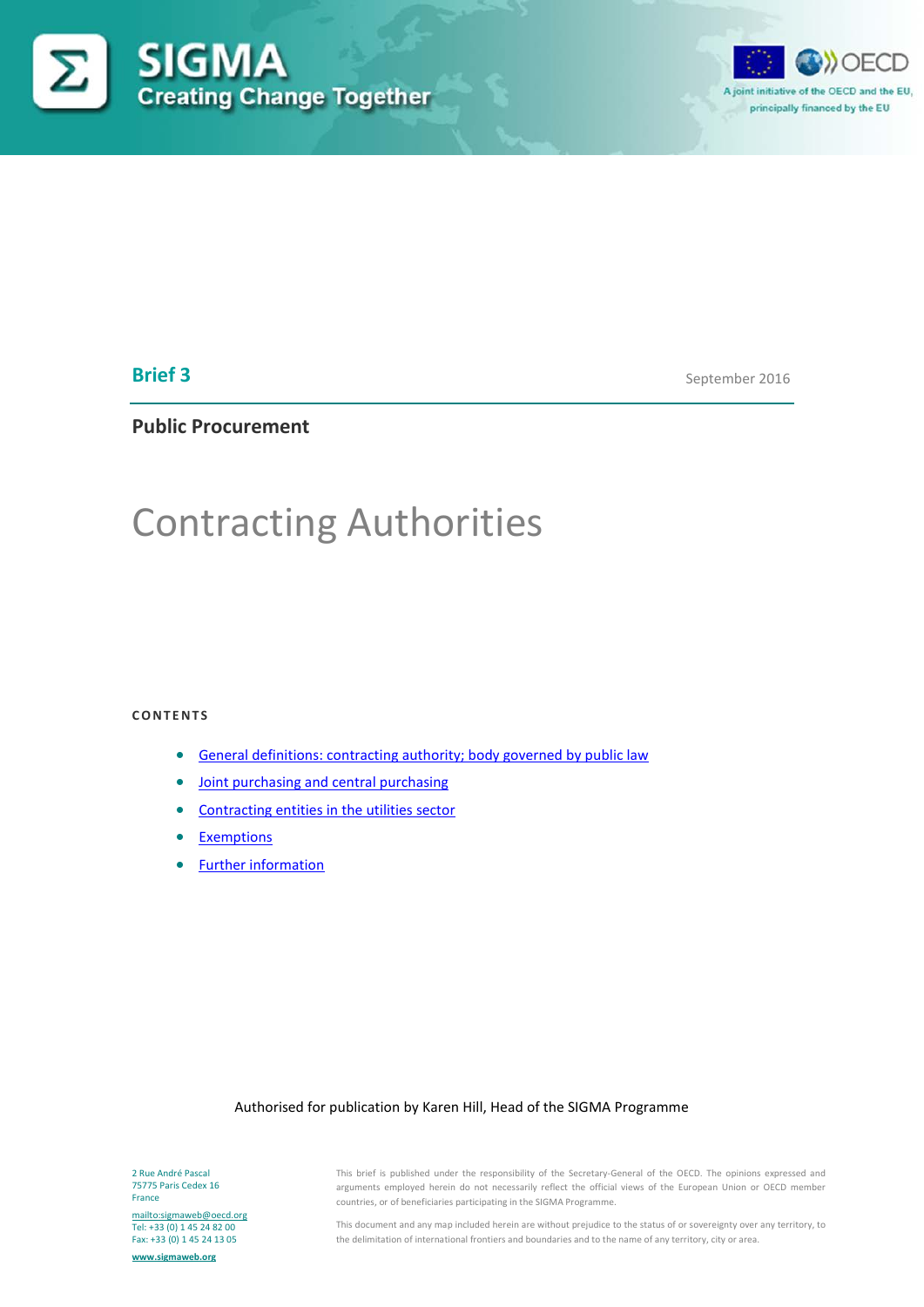## <span id="page-1-0"></span>**General definitions: contracting authority; body covered by public law**

The Public Sector Directive (the Directive)<sup>[1](#page-1-1)</sup> only applies if a body is a "contracting authority". The term "contracting authority'' is defined in the Directive. Where a body falls within the definition of a contracting authority, its procurement will then be subject to the Directive. If a body does not fall within the definition, its procurement will not be subject to the Directive. If a body does not fall within the definition but nevertheless tries to follow the rules, this behaviour does not mean that any breach of the Directive's provisions it commits would be open to challenge. The Directive either applies or does not apply; there is no "in-between".

**Contracting authorities:** The term "contracting authorities" covers:

- the state;
- regional and local authorities;
- bodies governed by public law;
- associations formed by one or more such authorities or one or more such bodies governed by public law.

The Directive also defines the terms "central government authorities" and "sub-central contracting authorities". Central government authorities are only those contracting authorities that are listed in Annex I of the Directive, while "sub-central authorities" are all other contracting authorities covered by the Directive. This distinction is relevant because the Directive provides for the possibility of the application by sub-central authorities of more flexible procurement rules with regard to advertising and to the setting of time periods for receipt of tenders.

The term "the state" encompasses all of the bodies that exercise *legislative*, *executive* and *judicial* powers. The same applies to bodies, in a federal state, that exercise those powers at federal level. The definition of the state is broad, and the European Court of Justice (CJEU) has taken a particularly functional approach in deciding whether or not an organisation falls within the definition of a public authority. It thus examines more closely the actual function of the entity concerned rather than the formal categorisation that the entity has been given by domestic law.

**What is a "body governed by public law"?** This type of body does not have a simple definition; it depends on whether the body has certain characteristics. These characteristics are expressed as conditions that need to be met so that the body in question may be considered as a body governed by public law.

The main question centres around three *cumulative* conditions required by the Directive to indicate the existence of a body governed by public law. The CJEU has consistently held that a body must satisfy all three of these conditions in order to fall within the definition. These conditions, set out in Article 1(4) of the Directive, for qualifying as a body governed by public law are as follows:

- Condition 1: established for the specific purpose of meeting needs in the general interest, not having an industrial or commercial character;
- Condition 2: having legal personality;
- Condition 3: financed, for the most part, by the state, or regional or local authorities, or other bodies governed by public law; or subject to management supervision by those bodies; or having an administrative, managerial or supervisory board, more

<span id="page-1-1"></span> <sup>1</sup> Directive 2014/24/EU on public procurement and repealing Directive 2004/18/EC, 26 February 2014.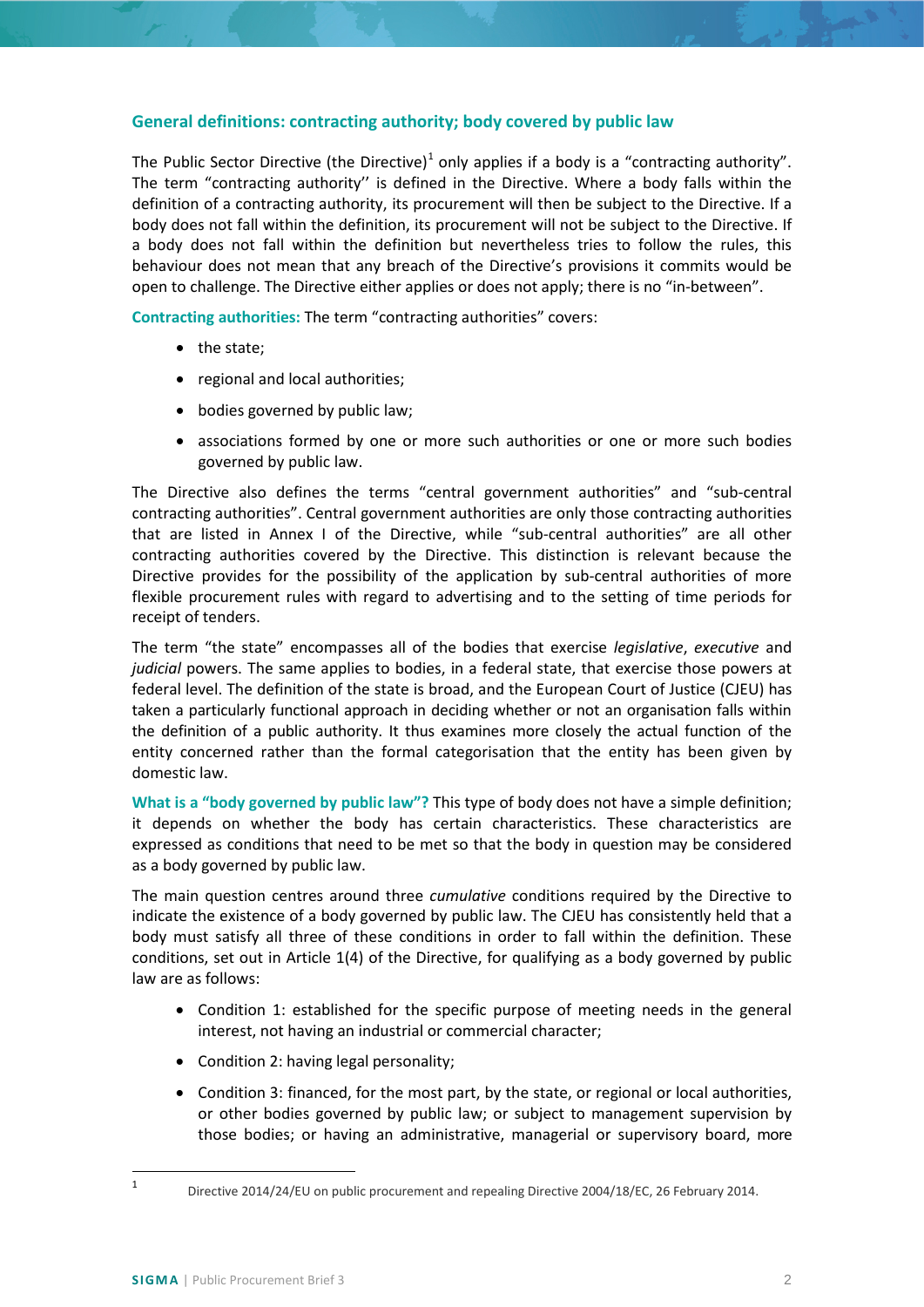than half of whose members are appointed by the state, regional or local authorities or by other bodies governed by public law.

**What does Condition 1 mean?** Condition 1 is not defined in the Directive, but the CJEU has examined this condition in particular and has addressed two separate but linked issues: 1) whether the organisation has been established to meet needs in the general interest; and 2) whether those general interest needs have an industrial or commercial character (in order to satisfy the definition, the general interest needs must *not* have an industrial or commercial character).

"Needs in the general interest" are *generally* needs that are satisfied otherwise than by the availability of goods and services in the marketplace and that, for reasons associated with the general interest, the state chooses to provide itself or over which it wishes to exercise a decisive influence. The CJEU has tended to regard state requirements in terms of 1) the specific tasks to be achieved; 2) the explicit reservation of certain activities to the public authorities; 3) the obligation of the state to cover the costs associated with the activities in question; 4) the control of prices to be charged for the services; 5) the degree of monitoring or security required; and 6) the "public interest".

The additional criterion for the purposes of this definition is that the general interest needs must not have an industrial or commercial character. These needs are generally activities that are carried out for profit in competitive markets. The Directive explains that a body that operates in normal market conditions, aims to make a profit, and bears the losses resulting from the exercise of its activity, should not be considered as being a "body governed by public law".

Examples of organisations that can be covered by this definition are 1) public-housing bodies; 2) an organisation established to produce, on an exclusive basis, official administrative documents; 3) a public limited company set up by two municipalities and entrusted with tasks in the field of waste collection and road cleaning; and 4) regional development agencies working to attract inward investment.

## <span id="page-2-0"></span>**Joint purchasing and central purchasing**

Significant benefits and savings can be obtained, in terms of both administrative resources and costs, if authorities aggregate their requirements and purchase jointly or through a central purchasing body. There is no provision in the Directive that prohibits a contracting authority from participating in joint purchasing. The Directive contains special provisions permitting the establishment and operation of central purchasing bodies.

- **Joint purchasing:** A number of contracting authorities may simply choose to aggregate their requirements and jointly conduct a contract award procedure. This form of joint purchasing could be carried out in the name of each of the contracting authorities or in the name of a single contracting authority acting on behalf of the others. To the extent that these contracting authorities simply act jointly, without the benefit of a special purpose vehicle or without nominating one of their number as agent for the others, they will be acting as an association of contracting authorities.
- **Central purchasing bodies:** The Directive permits the establishment of a specially created contracting authority with a central purchasing function in mind: a central purchasing body.

For the purposes of the Directive, a central purchasing body is a "contracting authority providing centralised purchasing activities and, possibly, ancillary purchasing activities". Centralised purchasing activities are activities performed on a permanent basis, in the form of the acquisition of supplies and/or services intended for contracting authorities or the award of public contracts or the conclusion of a framework agreement for works, supplies or services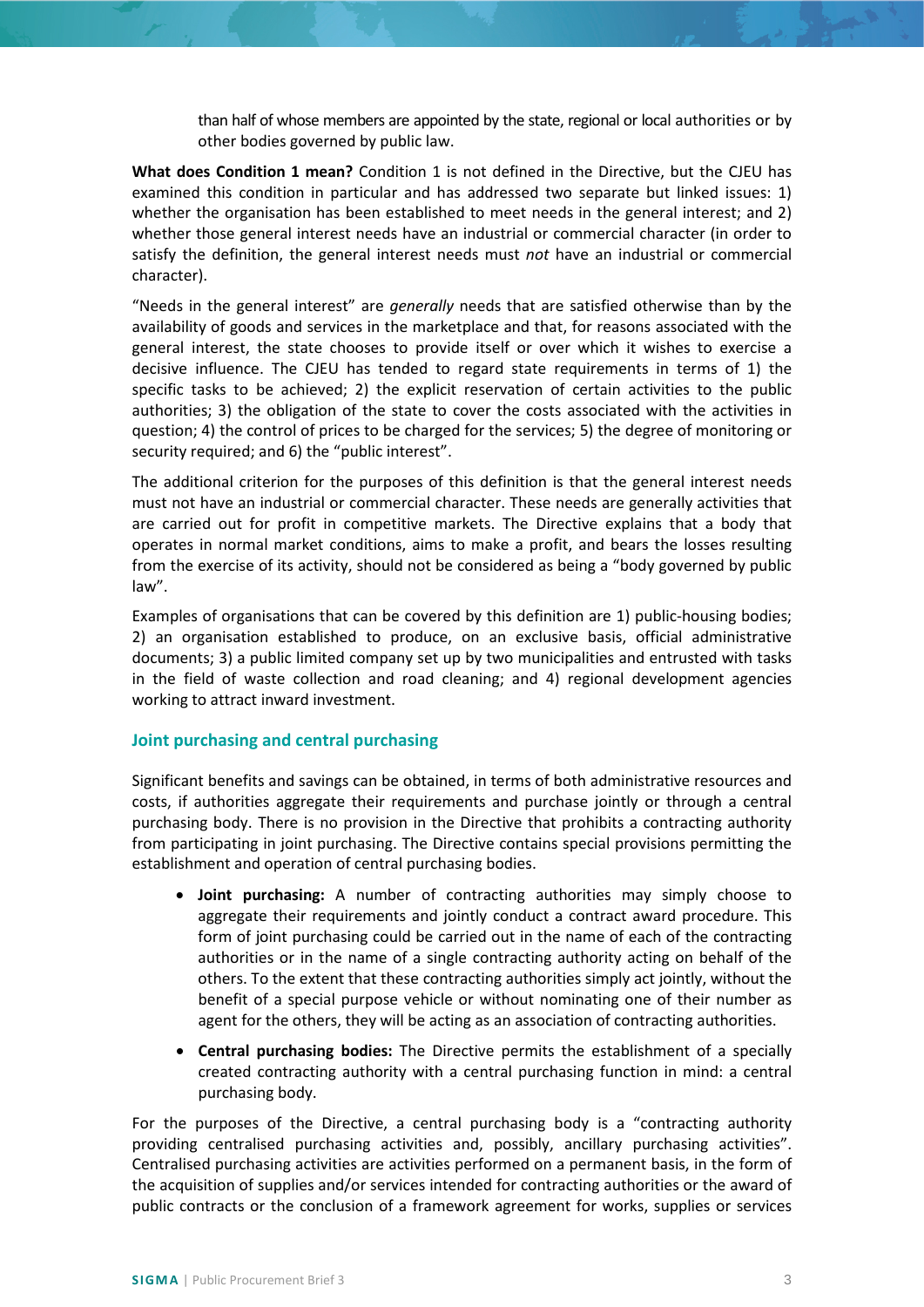intended for contracting authorities. Ancillary purchasing activities, in turn, are "activities consisting in the provision of support to purchasing activities", such as providing technical infrastructure, advising on the conduct of procedures, or preparation and management of procurement procedures. The Directive provides that Member States may allow contracting authorities to acquire supplies and/or services from a central purchasing body offering centralised purchasing activities. Contracting authorities that acquire supplies or services from a central purchasing body offering centralised purchasing activities are deemed to have fulfilled their obligations stemming from the Directive.

For more discussions on centralised activities, please see SIGMA Public Procurement Brief 20, *Central Purchasing Bodies*.

## <span id="page-3-0"></span>**Contracting entities in the utilities sector**

**To which entities does the Utilities Directive[2](#page-3-1) apply?** The Utilities Directive only applies where a contracting entity falls within the definition of a utility, as set out in the Utilities Directive. Whether a contracting entity falls within the definition of a utility to which the Utilities Directive applies is not linked to the private or public nature of a contracting entity. It is linked to two factors: the specified field of activity in which the contracting entity operates and the basis upon which the contracting entity carries out that activity.

It is also important to remember that, unlike the provisions in the Directive, entities falling within the definition of a utility covered by the Utilities Directive are covered *only* to the extent that they carry out a relevant activity defined in the Utilities Directive and for contracts of a defined type.

There are three types of defined contracting entity (jointly referred to as "contracting entities") in the Utilities Directive:

- **Contracting authorities:** The definition of "contracting authority" in the Utilities Directive is the same as in the Directive. It covers the state, regional or local authorities, bodies governed by public law as well as associations formed by one or more such authorities or one or more bodies governed by public law. The Utilities Directive also provides a definition of regional and local authorities, but this definition is without legal consequences, as all contracting authorities are subject to the same procurement rules.
- **Public undertakings:** Public undertakings are defined in the Utilities Directive as any undertaking over which contracting authorities may exercise directly or indirectly a dominant influence by virtue of their ownership of the undertaking, their financial participation therein, or the rules that govern it.
- **Entities operating on the basis of special or exclusive rights:** The Utilities Directive also applies to entities that fall within a three-part definition. These are entities that:
	- o are not public authorities or public undertakings;
	- o have as one of their activities any of the relevant activities outlined below;
	- o operate on the basis of "special or exclusive rights" granted by a competent authority of a Member State.

"Special or exclusive rights" are meant to be rights that have the effect of limiting the exercise of the "relevant activities" mentioned below to one or more entities and that substantially affect the ability of other entities to carry out such activities. The Utilities Directive explains

<span id="page-3-1"></span> <sup>2</sup> Directive 2014/25/EU on procurement by entities in the water, energy, transport and postal services sectors and repealing Directive 2004/17/EC, 26 February 2014.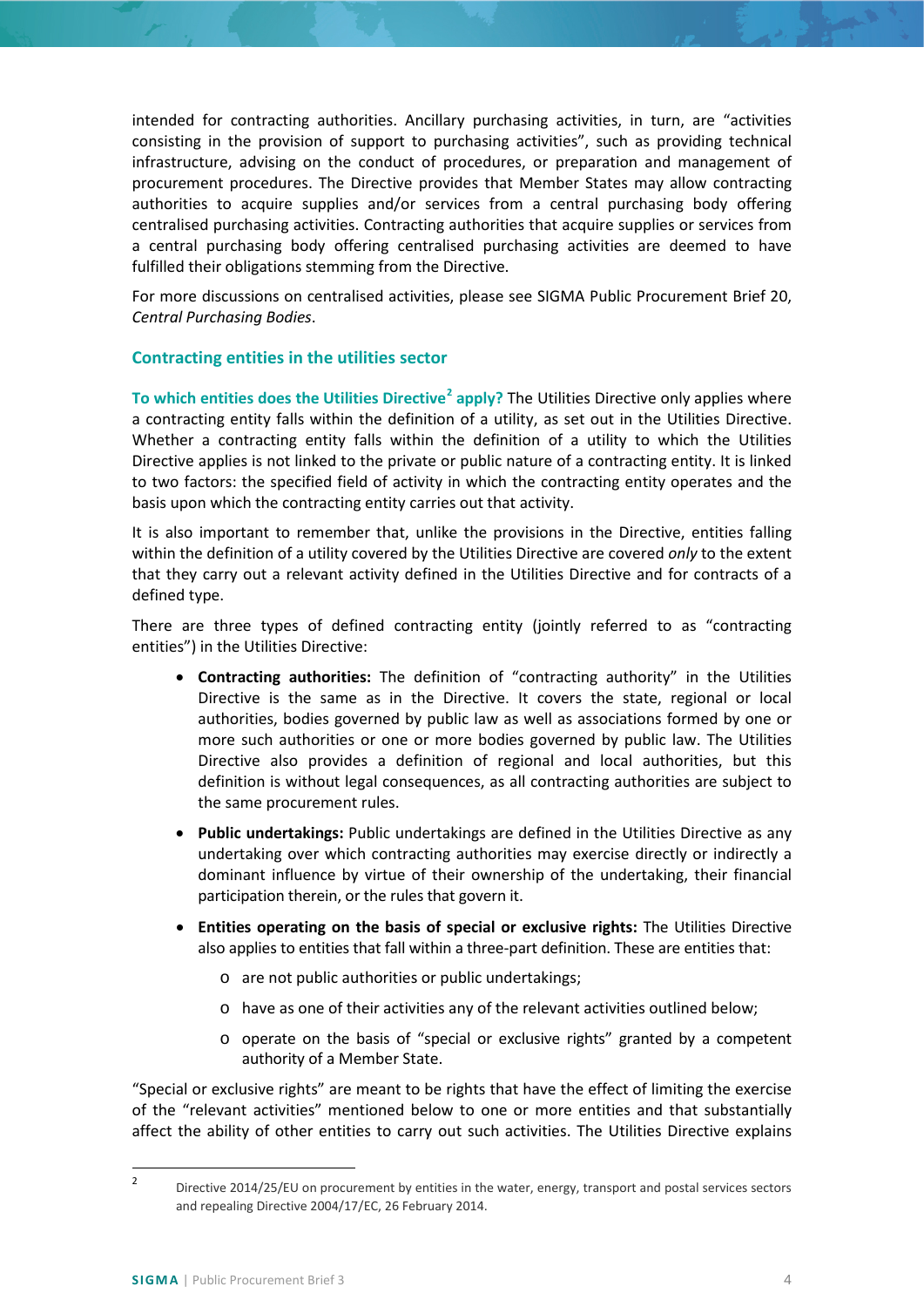that if a right has been granted by means of a procedure in which adequate publicity has been ensured and objective criteria have been used is not a special or exclusive right in the meaning of the Utilities Directive.

**What are the "relevant activities"?** Contracting entities falling within the above definitions are covered by the Utilities Directive, but only to the extent that they carry out a "relevant activity" and only in relation to contracts awarded for the purpose of carrying out that activity. In summary, the relevant activities are the provision of or operation of networks for:

- water;
- energy including electricity, gas or heat and the exploitation of a geographical area for the purposes of extracting oil or gas or of exploring for, or extracting, coal and other solid fuels;
- transport services operation of transport networks and terminal facilities;
- postal services.

The Utilities Directive provides a mechanism for distinguishing between various situations where a contract covers a relevant or several relevant activities and a contract that covers a relevant activity or several relevant activities involving defence or security. The Directive also contains provisions dealing with mixed contracts, including contracts that potentially fall under more than one regime, for example the public sector and the utilities sector.

See SIGMA Procurement Brief 16, *Procurement by Utilities*, for further information.

# <span id="page-4-0"></span>**What is the Article 34 exemption?**

Under Article 34 of the Utilities Directive, the European Commission may grant an exemption from the provisions of the Utilities Directive to those contracting entities carrying out a relevant activity that, in the Member State in which it is performed, is directly exposed to competition in a market to which access is not restricted.

The test of whether markets are competitive necessarily takes account of both the legal and factual situations in the Member State concerned. The test is necessarily to be made on a caseby-case basis.

The exemption is granted by means of a Decision by the European Commission, which is prompted by an application by an EU Member State or by a contracting entity if allowed by the legal provisions of that Member State. See SIGMA Procurement Brief 16*, Procurement by Utilities,* for further information.